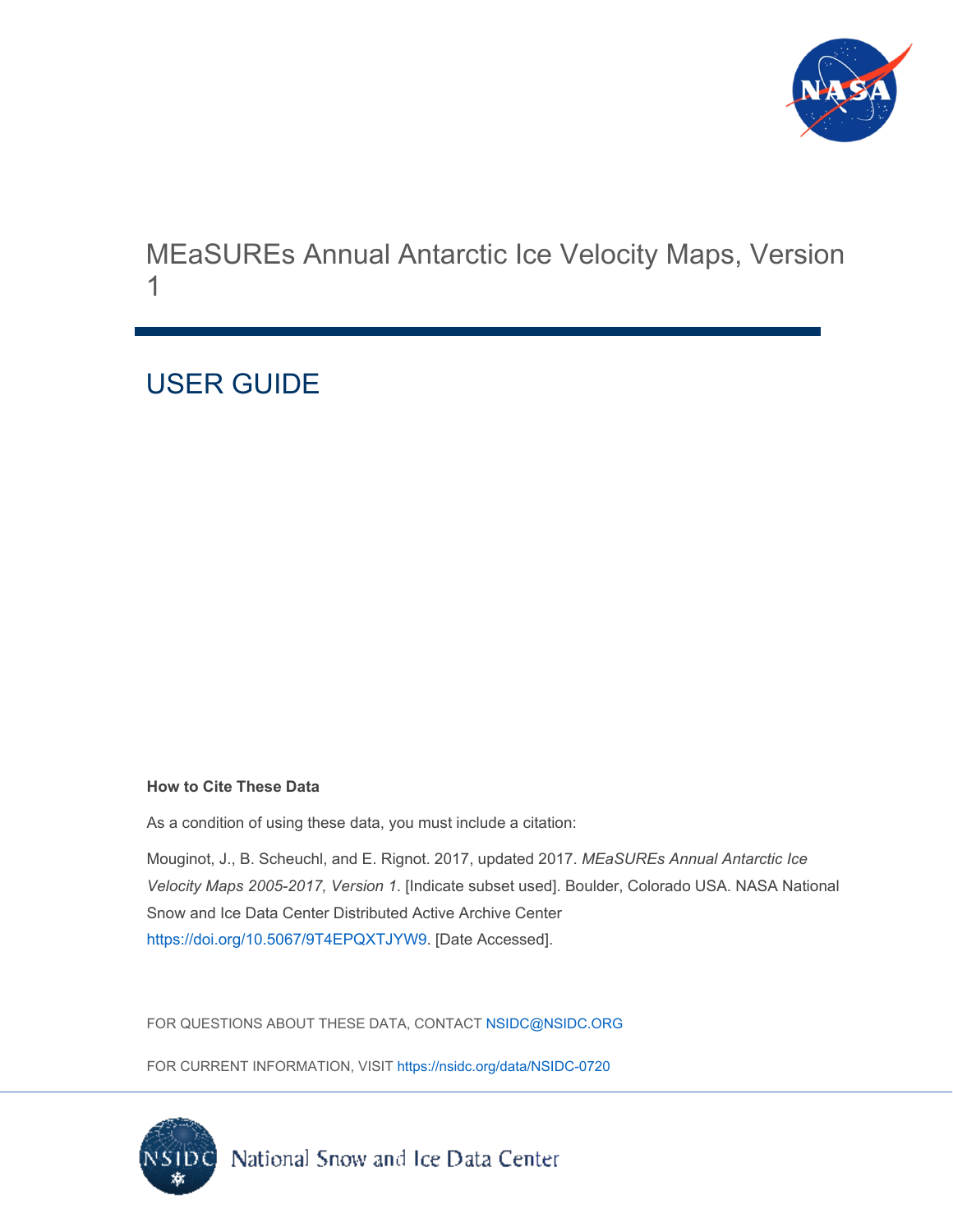## **TABLE OF CONTENTS**

| $\mathbf{1}$   |                  |  |
|----------------|------------------|--|
|                | 1.1              |  |
|                | 1.1.1            |  |
|                | 1.2 <sub>2</sub> |  |
|                | 1.2.1            |  |
|                | 1.2.2            |  |
|                | 1.2.3            |  |
|                | 1.2.4            |  |
|                | 1.2.5            |  |
|                | 1.3              |  |
|                | 1.3.1            |  |
|                | 1.3.2            |  |
|                | 1.3.3            |  |
|                | 1.4              |  |
|                | 1.4.1            |  |
|                | 1.4.2            |  |
| 2              |                  |  |
|                | 2.1              |  |
|                | 2.2              |  |
|                | 2.3              |  |
|                | 2.3.1            |  |
|                | 2.4              |  |
|                | 2.4.1            |  |
| 3              |                  |  |
| 4              |                  |  |
| 5              |                  |  |
| 6              |                  |  |
| $\overline{7}$ |                  |  |
| 8              |                  |  |
| 9              |                  |  |
|                | 9.1              |  |
|                | 9.2              |  |
|                |                  |  |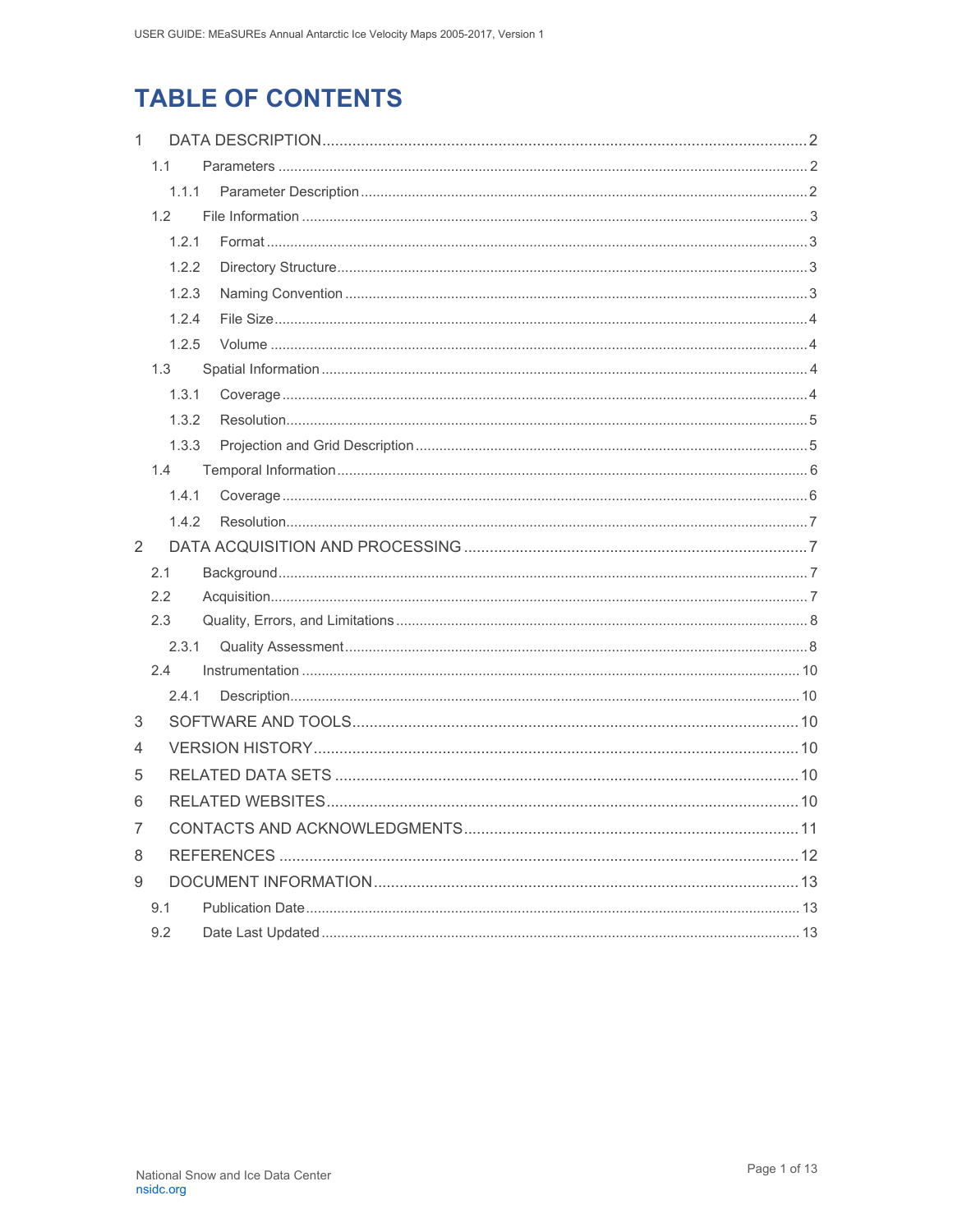The data set's title was changed in April, 2022 from "MEaSUREs Annual Antarctic Ice Velocity Maps 2005-2017" to "MEaSUREs Annual Antarctic Ice Velocity Maps."

# <span id="page-2-0"></span>1 DATA DESCRIPTION

### <span id="page-2-1"></span>1.1 Parameters

This data set includes annual (July 1 to June 30 of the following year) Antarctic ice velocity maps posted at 1 km grid spacing. The velocity components for the x and y direction, as defined by the polar stereographic grid, are stored in the NetCDF variables named VX and VY and are reported in meters per year. Error estimates for the velocity components are provided as variables ERRX and ERRY; however, these values should be used more as an indication of relative quality rather than absolute error. More information about the error estimates is provided in the Quality Assessment section as well as in Rignot, et al. 2011. The standard deviation (STDX, STDY) for the velocity estimates as well as a count (CNT) of scenes used to estimate the values for each pixel are also provided for assessing the quality of the data.

### <span id="page-2-2"></span>1.1.1 Parameter Description

The variables included in the NetCDF format have grid dimensions of 5601 x 5601.

| <b>Variable</b> | <b>Description</b>                             |         |  |
|-----------------|------------------------------------------------|---------|--|
| VX.             | Component of velocity in m/year in x direction | float   |  |
| <b>VY</b>       | Component of velocity in m/year in y direction | float   |  |
| <b>ERRX</b>     | Estimated error in m/year in x direction       | float   |  |
| <b>ERRY</b>     | Estimated error in m/year in y direction       | float   |  |
| <b>STDX</b>     | Standard deviation of VX                       | float   |  |
| <b>STDY</b>     | Standard deviation of VY                       | float   |  |
| CNT             | Count of scenes used per pixel                 | integer |  |

Table 1. Variable Description

To view a sample of the velocity data, refer to the Spatial Coverage section, [Figure 1.](#page-5-2) An example of the error estimates, the standard deviation of the velocity and the number of measurements per pixel is provided in [Figure 2](#page-9-0) here and separately in Figure 3 of the document, [MEaSUREs InSAR-](http://nsidc.org/data/nsidc-0484/versions/2/documentation)[Based Antarctica Ice Velocity Map, Version 2.](http://nsidc.org/data/nsidc-0484/versions/2/documentation)

To convert the VX and VY velocity components into magnitude (speed) and direction (angle), use the following equations: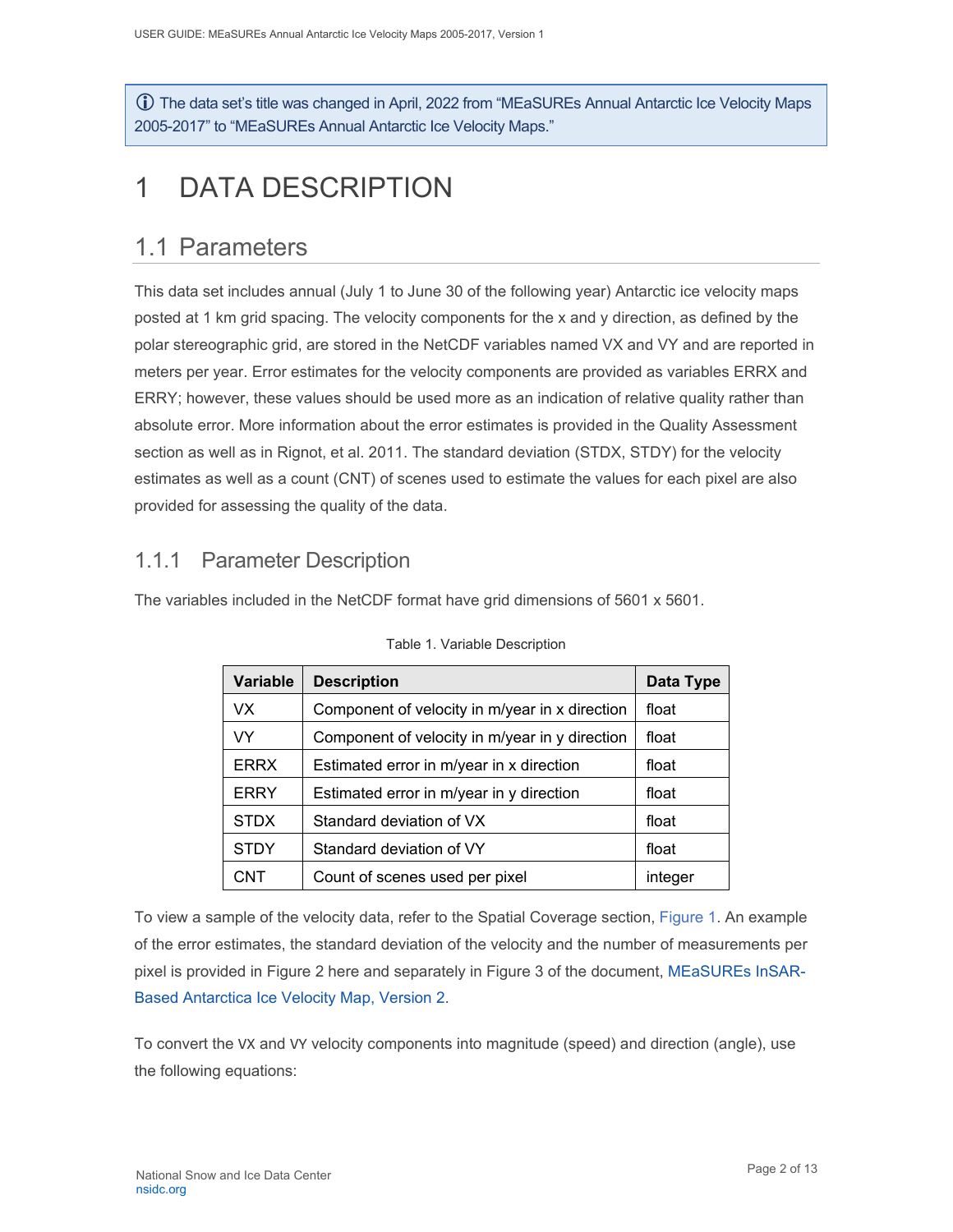- (1) speed =  $\sqrt{(vx2 + vy2)}$
- (2) angle =  $arctan (vy / vx)$
- (3) error =  $\sqrt{\text{}}$  (errx2 + erry2)
- (4) error of flow direction = error/(2\*speed) (see Mouginot et al., 2012)

However, users should take care when computing the inverse tangent due to the function's inherent ambiguities. While the standard arctan function typically does not account for angles that differ by 180°, most modern computer languages and math software packages include the function ATAN2, which uses the signs of both vector components to place the angle in the proper quadrant.

## <span id="page-3-0"></span>1.2 File Information

#### <span id="page-3-1"></span>1.2.1 Format

This data set is provided in Network Common Data (NetCDF4) (.nc) format using [CF-1.6](http://nsidc.org/sites/nsidc.org/files/files/data/golive/cf-conventions.pdf)  [conventions.](http://nsidc.org/sites/nsidc.org/files/files/data/golive/cf-conventions.pdf) For more information about working with NetCDF formatted data, visit the UCAR Unidata [Network Common Data Form](http://www.unidata.ucar.edu/software/netcdf/) Web site.

### <span id="page-3-2"></span>1.2.2 Directory Structure

Data are available from NASA's Earthdata Search or via direct download. When using the direct download option, the top-level directory contains a folder named for the start of each data year. For example, the folder named "2000.07.01" contains the data file corresponding to 1 July 2000– 30 June 2001.

### <span id="page-3-3"></span>1.2.3 Naming Convention

This section describes the naming convention for this product with an example.

#### **Example File Name:**

Antarctica ice velocity 2015 2016 1km v01.nc

#### **Naming Convention:**

Antarctica\_ice\_velocity\_YYYY\_YYYY\_1km\_v01.nc

|  |  | Table 2. File Naming Convention |  |
|--|--|---------------------------------|--|
|  |  |                                 |  |

| <b>Variable</b> | <b>Definition</b>                                |
|-----------------|--------------------------------------------------|
| Antarctica      | <b>Geographical Location</b>                     |
| ice velocity    | Geophysical parameter                            |
| YYYY YYYY       | Year(s) of data acquisitions (July 1 to June 30) |
| 1 <sub>km</sub> | Spatial sampling                                 |
| <b>VXX</b>      | Version 1                                        |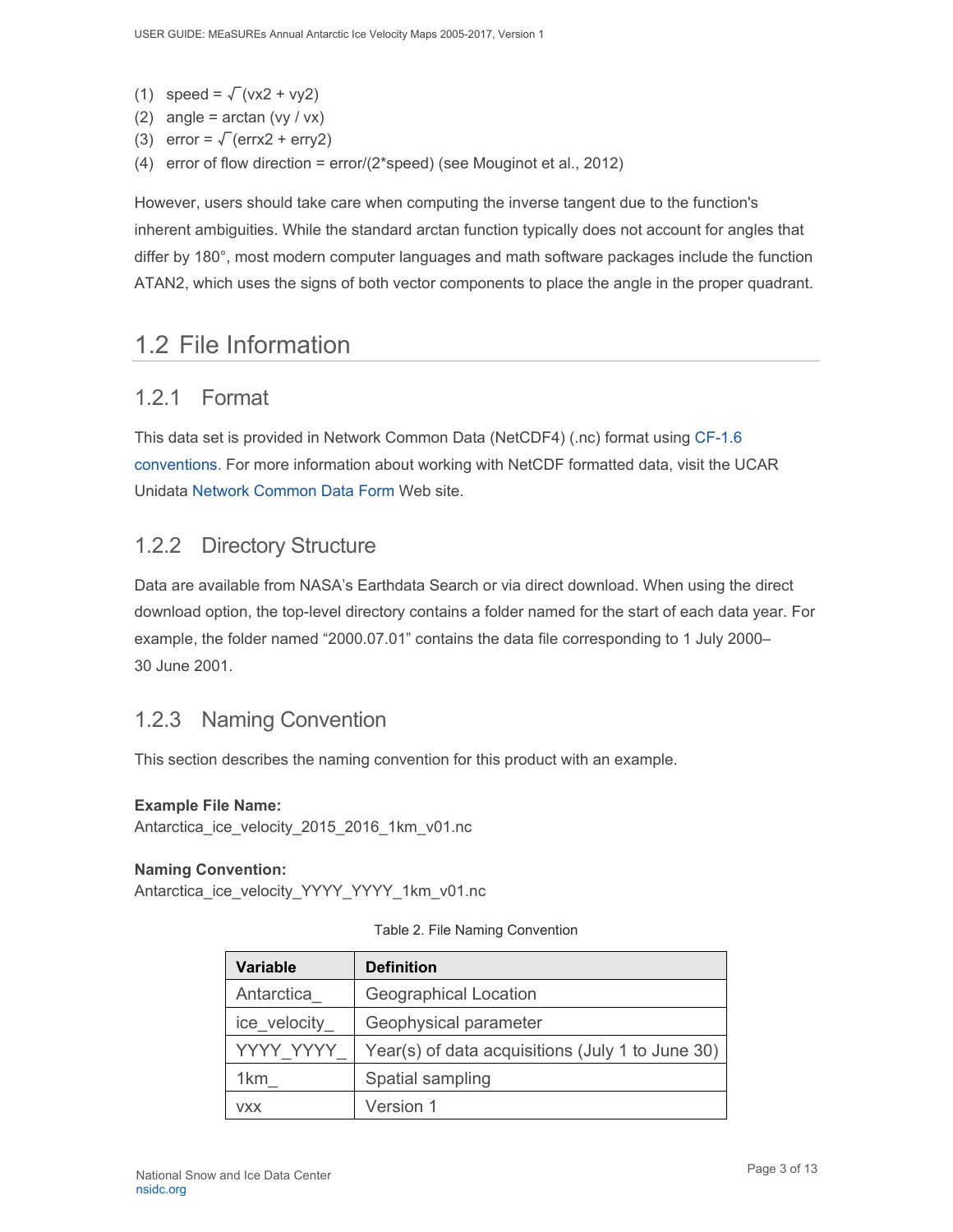| <b>Variable</b> | <b>Definition</b> |
|-----------------|-------------------|
| .nc             | File type:        |
|                 | NetCDF4           |

### <span id="page-4-0"></span>1.2.4 File Size

Each file is 1.38 GB.

### <span id="page-4-1"></span>1.2.5 Volume

The total volume of the data set is 6.2 GB.

## <span id="page-4-2"></span>1.3 Spatial Information

### <span id="page-4-3"></span>1.3.1 Coverage

This data set spans the continent of Antarctica.

Southernmost Latitude: 90° S Northernmost Latitude: 60° S Westernmost Longitude: 180° W Easternmost Longitude: 180° E

#### 1.3.1.1 Spatial Coverage Maps

The spatial coverage for the individual ice velocity maps is presented in Figure 1. For each year, ice velocities were recorded where data was collected; therefore, coverage varies each year.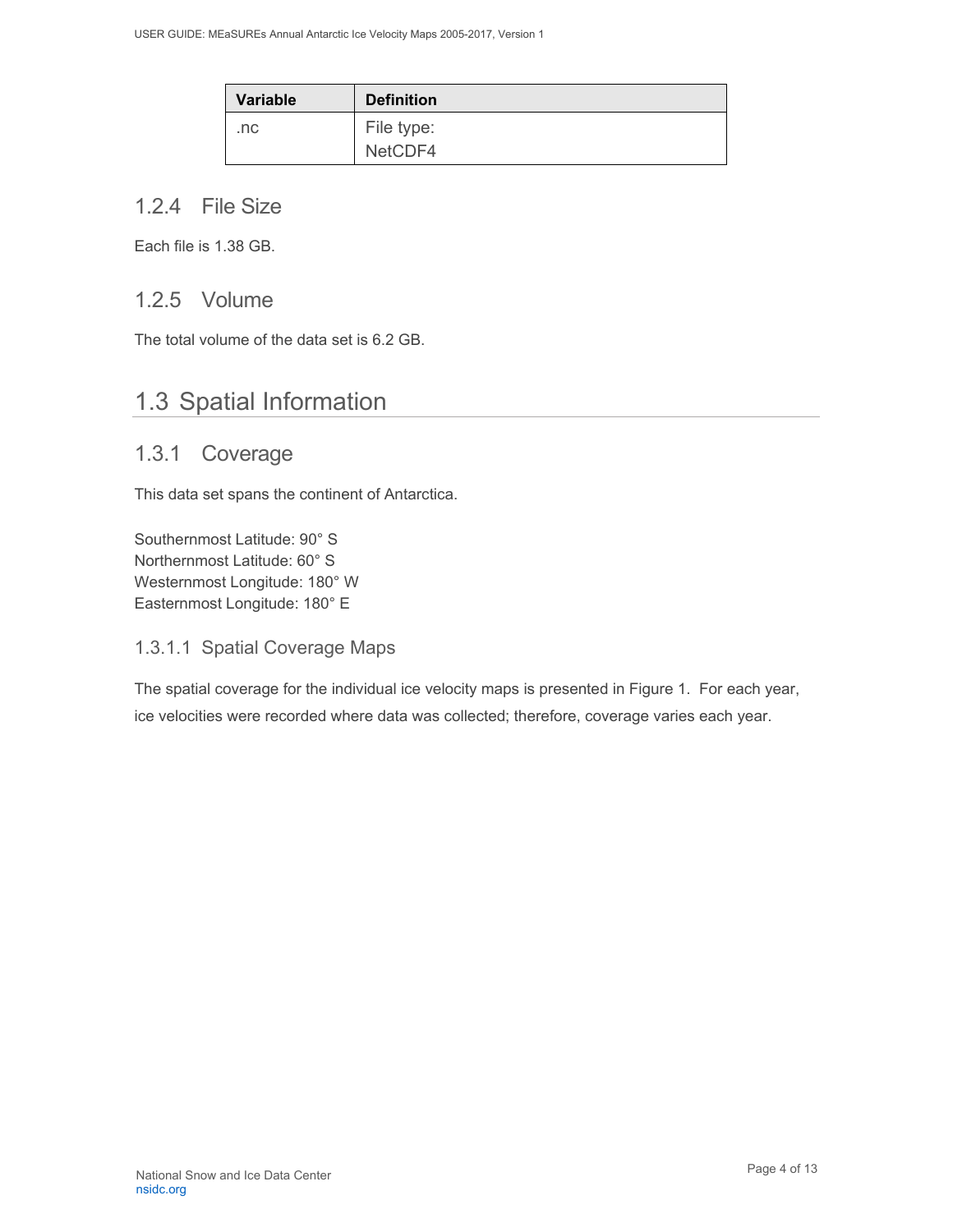

Figure 1. Annual ice velocity maps for Antarctica from 2005 to 2017

### <span id="page-5-2"></span><span id="page-5-0"></span>1.3.2 Resolution

The spatial resolution for the data set is 1 km.

### <span id="page-5-1"></span>1.3.3 Projection and Grid Description

The maps are provided in Polar Stereographic projection ESPG:3031. The x and y coordinates refer to the center of cells.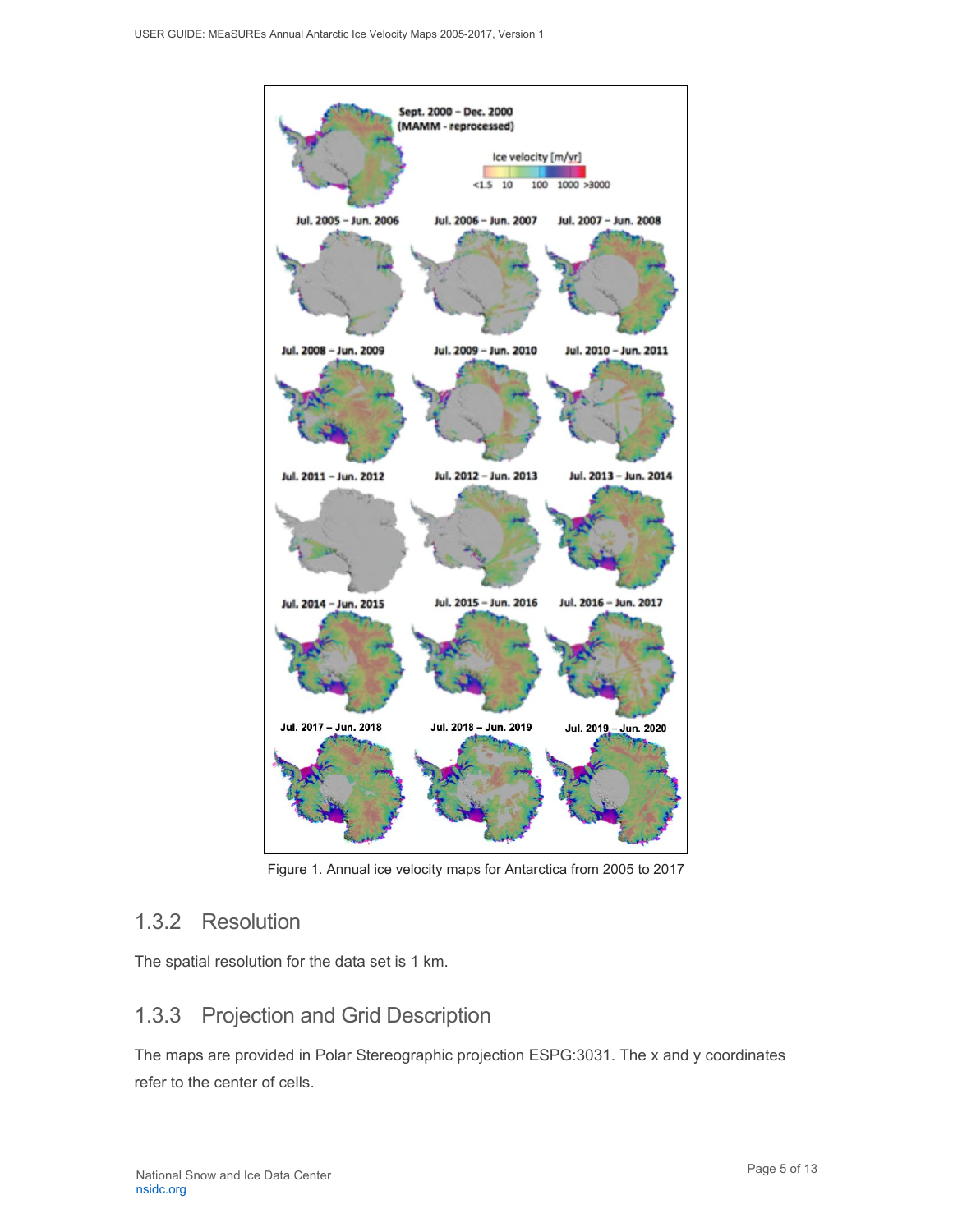| Geographic coordinate<br>system             | <b>WGS 84</b>                                                                                    |
|---------------------------------------------|--------------------------------------------------------------------------------------------------|
| <b>Projected coordinate</b><br>system       | WGS 84 / Antarctic Polar Stereographic                                                           |
| Longitude of true origin                    | $0^{\circ}$ E                                                                                    |
| Latitude of true origin                     | $71^\circ$ S                                                                                     |
| Scale factor at longitude of<br>true origin | 1                                                                                                |
| <b>Datum</b>                                | World Geodetic System 1984                                                                       |
| <b>Ellipsoid/spheroid</b>                   | <b>WGS 84</b>                                                                                    |
| <b>Units</b>                                | <b>Meters</b>                                                                                    |
| <b>False easting</b>                        | 0                                                                                                |
| <b>False northing</b>                       | $\Omega$                                                                                         |
| <b>EPSG code</b>                            | 3031                                                                                             |
| <b>PROJ4 string</b>                         | +proj=stere +lat 0=-90 +lat ts=-71 +lon 0=0 +k=1 +x 0=0<br>+y 0=0 +datum=WGS84 +units=m +no defs |
| <b>Reference</b>                            | https://epsg.io/3031                                                                             |

#### Table 3. Southern Hemisphere Projection Based on WGS 84 (EPSG: 3031)

#### Table 4. Grid Details

| Grid cell size (x, y pixel dimensions)                                                             | $1000 \; \text{m}$     |
|----------------------------------------------------------------------------------------------------|------------------------|
| Number of rows                                                                                     | 5601                   |
| <b>Number of columns</b>                                                                           | 5601                   |
| Geolocated lower left point in grid                                                                | -2800500.0, -2800500.0 |
| Nominal gridded resolution                                                                         | $1000 \text{ m}$       |
| ulxmap - x-axis map coordinate of the center of the upper-left<br>pixel (XLLCORNER for ASCII data) | $-2800000.0$           |
| ulymap – y-axis map coordinate of the center of the upper-left<br>pixel (YLLCORNER for ASCII data) | 2800000.0              |

## <span id="page-6-0"></span>1.4 Temporal Information

## <span id="page-6-1"></span>1.4.1 Coverage

Each annual map spans July 1 to June 30 of the following year.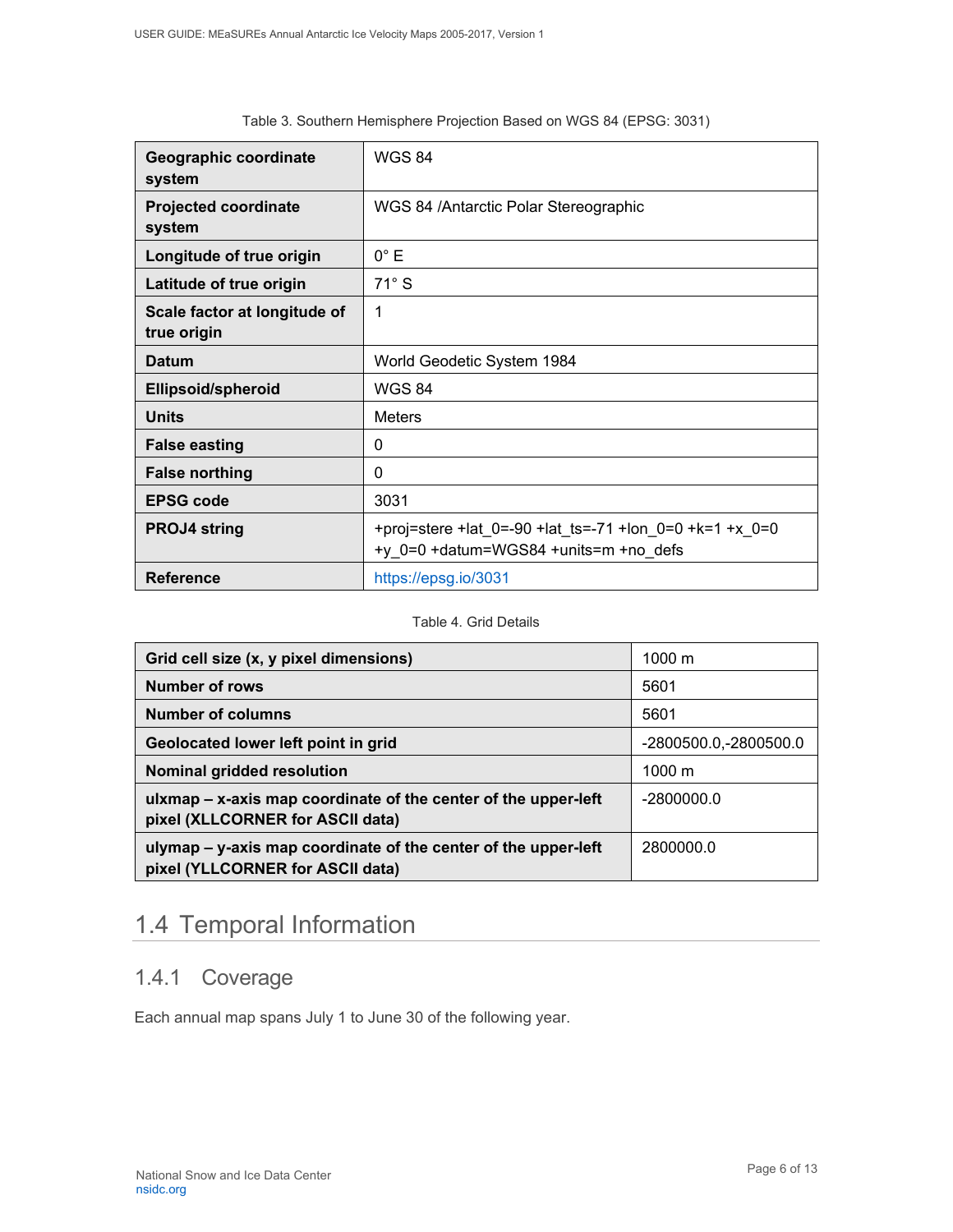SAR data were collected from multiple satellite-borne instruments between 2000 and 2020. A spreadsheet of instrument coverage by year [\(NSIDC-0720-InstrumentCoverage.xlsx\)](https://nsidc.org/sites/nsidc.org/files/technical-references/NSIDC-0720-InstrumentCoverage.xlsx) is available for download.

**(i)** During the 2013/14 season, two image pairs were used from the COSMO-SkyMed intrument.

### <span id="page-7-0"></span>1.4.2 Resolution

Temporal resolution is 12 months (1 year).

# <span id="page-7-1"></span>2 DATA ACQUISITION AND PROCESSING

## <span id="page-7-2"></span>2.1 Background

This data set provides annual ice velocities for the Antarctic ice sheet, derived from a variety of satellite radar interferometry (SAR) data as well as Landsat-8 optical imagery. Several techniques of interferometric analysis are used on SAR data to generate the maps:

- 1. Speckle tracking in both along (azimuth) and across (range) track directions
- 2. Calculation of two-dimensional offsets in amplitude imagery
- 3. Combinations of (range) interferometric phases along two independent tracks
- 4. Combination of interferometric phases of two independent tracks to retrieve the surface flow vector

In all cases, surface parallel flow is assumed, a conventional approach for ice sheets. The Landsat-8 data are processed using repeat image feature tracking (see Mouginot, et al. 2017).

## <span id="page-7-3"></span>2.2 Acquisition

Data for each of the annual maps were acquired between July 1 to June 30 of the following year. These dates were chosen intentionally to avoid breaking up data acquisition campaigns, particularly between 2006 and 2010. Several campaigns ran through austral summer, and several SAR satellites do not acquire data in austral winter due to sensor eclipse conditions.

- ALOS PALSAR (Japan Aerospace Exploration Agency (JAXA))
- Envisat ASAR (European Space Agency (ESA))
- RADARSAT-1 (Canadian Space Agency (CSA))
- RADARSAT-2 (Canadian Space Agency (CSA) and MacDonald, Dettwiler and Associates Ltd. (MDA))
- TerraSAR-X / TanDEM-X (German Aerospace Agency (DLR))
- Copernicus Sentinel-1 (ESA)
- Landsat-8 optical imagery (USGS)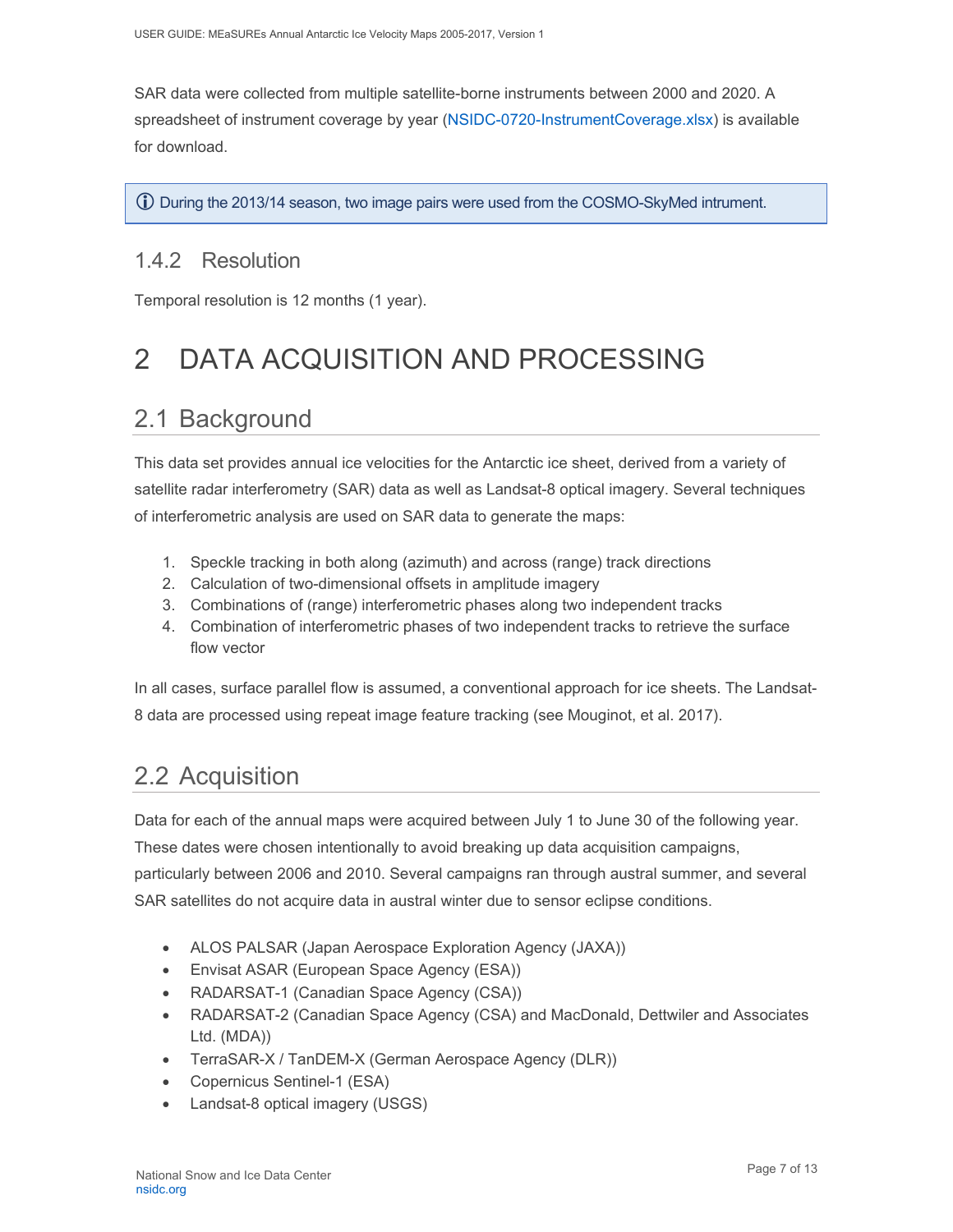The IPY Space Task Group and its successor, the Polar Space Task Group (PSTG), coordinated SAR acquisitions between 2005 and 2016.

## <span id="page-8-0"></span>2.3 Quality, Errors, and Limitations

### <span id="page-8-1"></span>2.3.1 Quality Assessment

A detailed description of these data and their quality is provided in Mouginot et al. 2017. Additional details on the methodology are provided in Rignot, et al., 2011 and Mouginot et al. 2012. The precision of ice flow mapping varies with the sensor, the geographic location, the technique of interferometric analysis (see Data Acquisition and Processing for details), the time period of analysis, the repeat cycle, and the amount of data stacking. The error estimates for each sensor are summarized in Table 5. The error maps in Figure 2 take into account the following error sources:

- Error of speckle tracking and interferometric phase analysis respectively (SAR only)
- Errors caused by ionospheric perturbations (strongest in the azimuth direction, stronger in L-band compared to C-band, stronger in the East Antarctic Ice Sheet (EAIS) compared to the West Antarctic Ice Sheet (WAIS) because ionospheric perturbations are more abundant near the magnetic pole)
- Error of feature tracking analysis (Landsat-8 only)
- Data stacking (reduces the error noise as the square root of the number of interferometric pairs averaged)
- Respective weight of each instrument in the mosaicking

The total error is the square root of the sum of the independent errors squared. More details on the error estimates are provided in Mouginot, et al. 2017. Table 5 provides the error in ice velocity mapping for each sensor, without data stacking, in range (Rg) and azimuth (Az).

It should also be noted that tide correction was not included for the SAR data in question. The respective error is compensated by the use of multiple scenes to form the measurement for each annual map, but in some cases, the error on the ice shelves may exceed errors in nearby grounded areas. The annual maps are produced using a reduced number of measurements per pixel when compared to the Antarctic-wide velocity map (which utilizes the full data set to maximize geographic coverage and minimize errors).

One additional source of error is the fact that the DEM quality (the [BEDMAP-2 DEM](https://www.bas.ac.uk/project/bedmap-2/) was used in the generation of these maps), together with the various sensor geometries and data resolutions, has an impact on the geolocation and the local incidence angle for each scene. This may locally result in larger errors in the final annual mosaics. Most affected are regions with complex topography, such as the Antarctic Peninsula or the Transantarctic Mountains.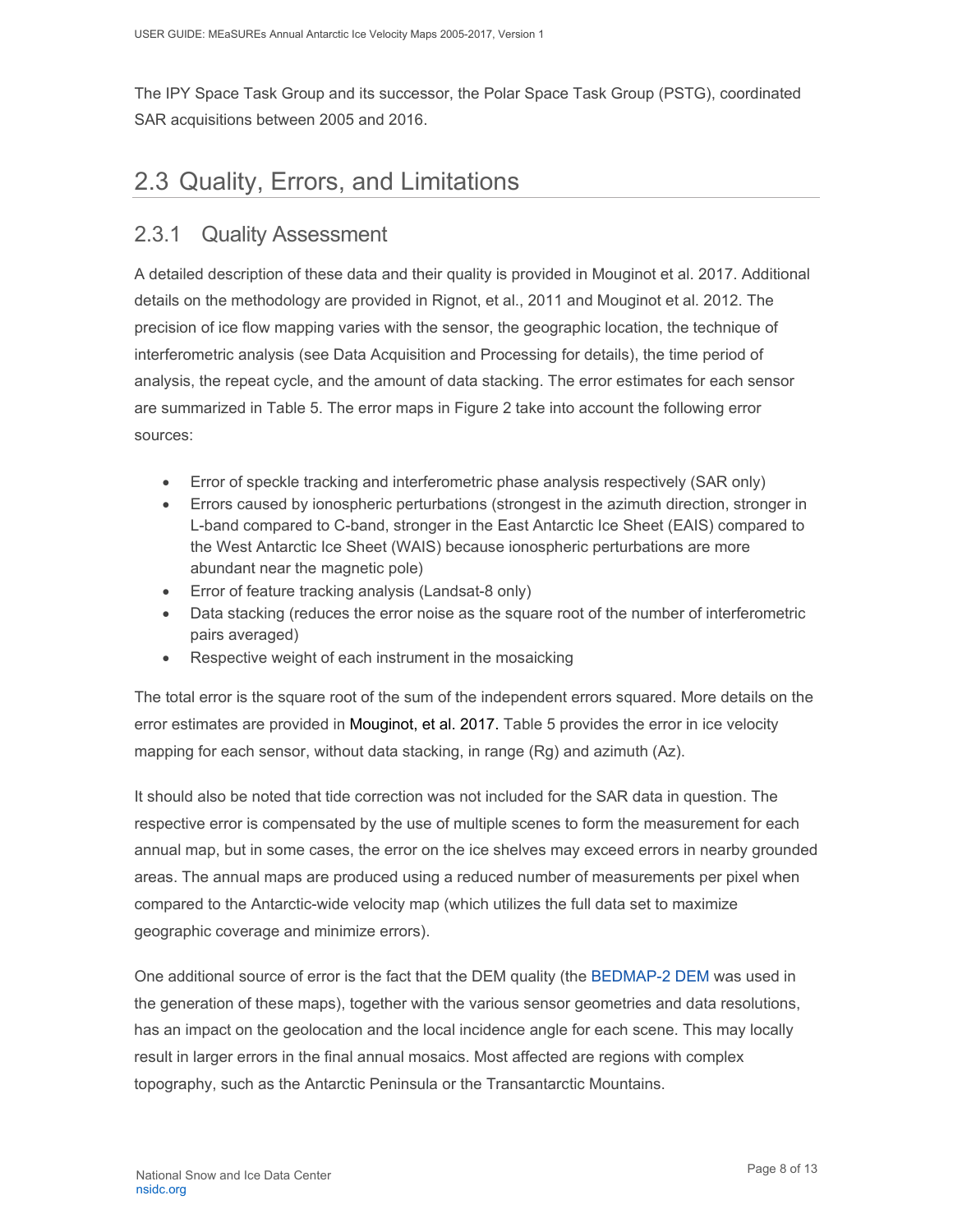| <b>Platform/Sensor</b>              | <b>Nominal Repeat Cycle (day)</b> | Error (m/year) |       |
|-------------------------------------|-----------------------------------|----------------|-------|
|                                     |                                   | Rg             | Az    |
| ALOS (WAIS)/PALSAR                  | 46                                | 6              | 17    |
| ALOS (EAIS)/PALSAR                  | 46                                | 6              | 5     |
| ENVISAT/ASAR                        | 35                                | 21             | 4     |
| RADARSAT-1/SAR                      | 24                                | 26             | 8     |
| RADARSAT-2/SAR                      | 24                                | 26             | 8     |
| <b>Copernicus Sentinel-1/SAR</b>    | 12                                | 12             | 43    |
| Landsat-8/OLI                       | 16                                | $34*$          | $34*$ |
| TanDEM-X (TDX)/TerraSAR-X (TSX)/SAR | 11                                | 8              | 8     |

|  |  | Table 5. Error in Ice Velocity Mapping (m/year) |  |
|--|--|-------------------------------------------------|--|
|  |  |                                                 |  |

\*Landsat uses repeat image feature tracking in x and y



<span id="page-9-0"></span>Figure 2. Standard deviation of vx and vy (top row) and standard error of the mean vx and vy on a linear scale color-coded from 1 to greater than 32 m/year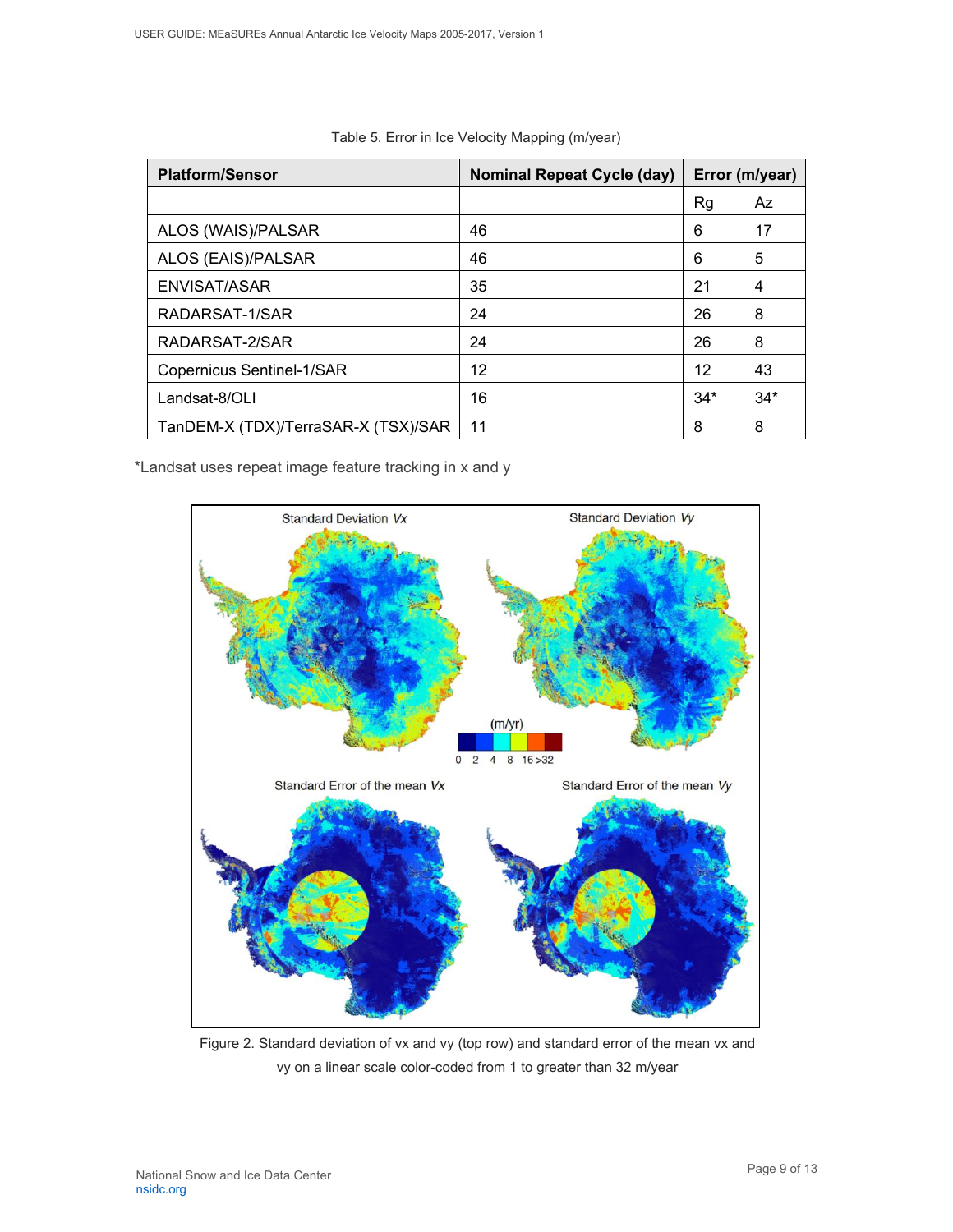## <span id="page-10-0"></span>2.4 Instrumentation

### <span id="page-10-1"></span>2.4.1 Description

For information about the SAR systems used to construct the mosaics from which this data set is derived, see ENVISAT - [Earth Online -](https://earth.esa.int/web/guest/missions/esa-operational-eo-missions/envisat) ESA, JAXA - [About ALOS PALSAR,](http://www.eorc.jaxa.jp/ALOS/en/about/palsar.htm) CSA's [RADARSAT-](http://www.asc-csa.gc.ca/eng/satellites/radarsat1/default.asp)[1](http://www.asc-csa.gc.ca/eng/satellites/radarsat1/default.asp) and [RADARSAT-2,](http://www.asc-csa.gc.ca/eng/satellites/radarsat2/) DLR's [TerraSAR-X \(TSX\)](https://www.dlr.de/eoc/en/desktopdefault.aspx/tabid-5510/9226_read-17763/) and [TanDEM-X \(TDX\),](https://www.dlr.de/eoc/en/desktopdefault.aspx/tabid-5511/9218_read-17741/) and [ESA's Copernicus](https://earth.esa.int/web/guest/missions/esa-operational-eo-missions/sentinel-1)  [Sentinel-1.](https://earth.esa.int/web/guest/missions/esa-operational-eo-missions/sentinel-1) For information about Landsat-8, see [the USGS description](https://www.usgs.gov/core-science-systems/nli/landsat/landsat-8) of the satellite.

# <span id="page-10-2"></span>3 SOFTWARE AND TOOLS

Unidata at the University Corporation for Atmospheric Research maintains an extensive list of freely available [Software for Manipulating or Displaying NetCDF Data.](http://www.unidata.ucar.edu/software/netcdf/software.html)

# <span id="page-10-3"></span>4 VERSION HISTORY

| <b>Version</b> | <b>Release</b><br><b>Date</b> | <b>Description of Changes</b>                                                                                                                                                                                                                                                               |  |
|----------------|-------------------------------|---------------------------------------------------------------------------------------------------------------------------------------------------------------------------------------------------------------------------------------------------------------------------------------------|--|
| V1.1           | April 2022                    | Temporal coverage expanded to:<br>$\bullet$<br>2000-2001<br>$\Omega$<br>2005-2020<br>$\cap$<br>Title changed from "MEaSUREs Annual Antarctic Ice Velocity<br>$\bullet$<br>Maps 2005-2017" to "MEaSUREs Annual Antarctic Ice Velocity<br>Maps" as temporal coverage now extends beyond 2017. |  |
| V1             | April 2017                    | Initial release                                                                                                                                                                                                                                                                             |  |

# <span id="page-10-4"></span>5 RELATED DATA SETS

[MEaSUREs InSAR-Based Antarctica Ice Velocity Map](http://nsidc.org/data/nsidc-0484.html) [MEaSUREs InSAR-Based Ice Velocity Maps of Central Antarctica: 1997 and 2009](http://nsidc.org/data/nsidc-0525.html) [MEaSUREs InSAR-Based Ice Velocity of the Amundsen Sea Embayment, Antarctica](http://nsidc.org/data/nsidc-0525.html) [MEaSUREs Antarctic Grounding Line from Differential Satellite Radar Interferometry](http://nsidc.org/data/nsidc-0498.html) [MEaSUREs Antarctic Boundaries](http://nsidc.org/data/nsidc-0525.html)

# <span id="page-10-5"></span>6 RELATED WEBSITES

[Canadian Space Agency](http://www.asc-csa.gc.ca/eng/satellites/radarsat2/) [European Space Agency](https://earth.esa.int/web/guest/missions/esa-operational-eo-missions/envisat) [German Aerospace Agency](http://www.dlr.de/dlr/en/desktopdefault.aspx/tabid-10376/) [Japan Aerospace Exploration Agency](http://www.eorc.jaxa.jp/ALOS/en/about/palsar.htm) [United States Geological Survey/NASA](https://www.usgs.gov/land-resources/nli/landsat/landsat-8)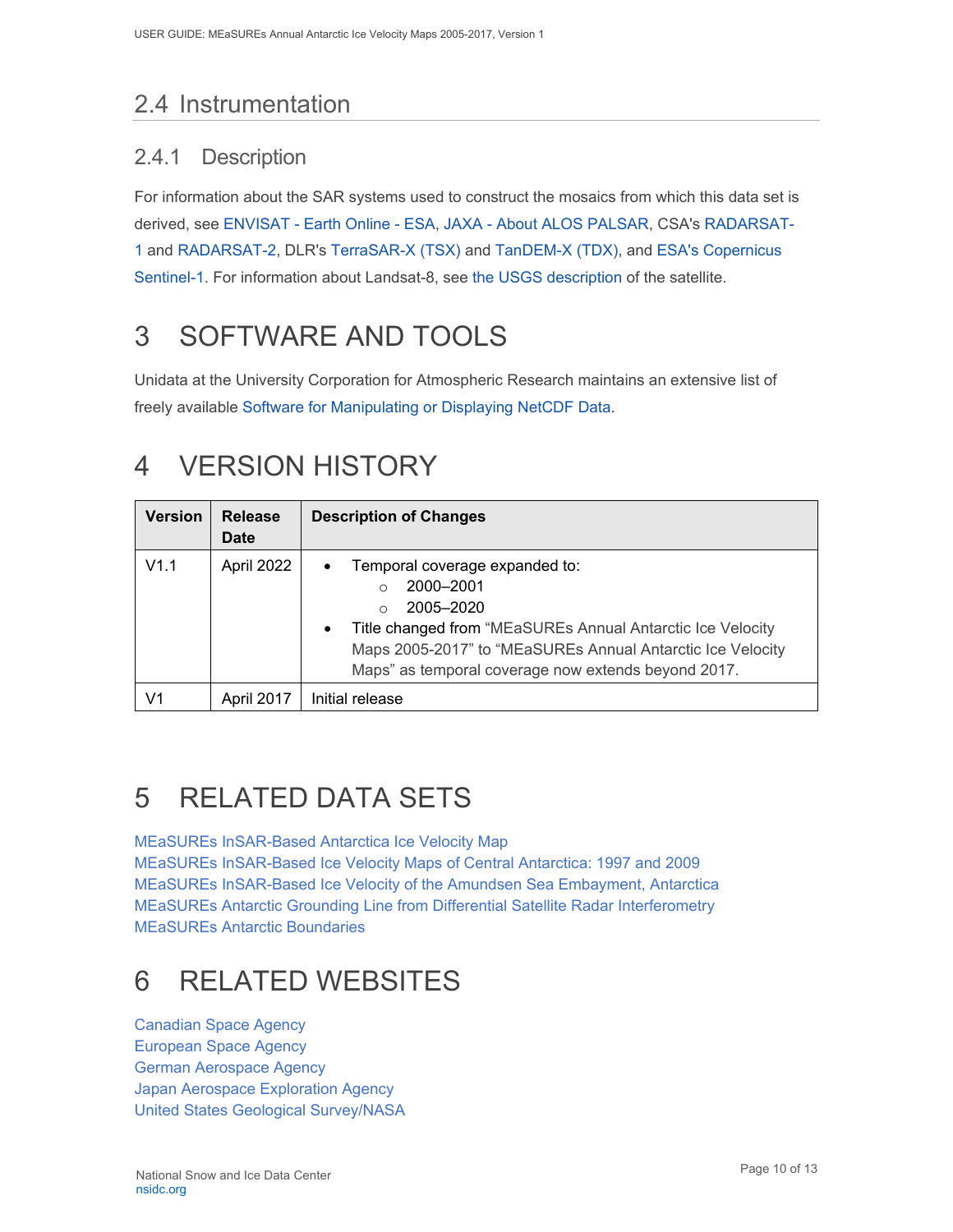#### [NASA MEaSUREs Data at NSIDC](http://nsidc.org/data/measures/index.html) [NASA MEaSUREs](http://earthdata.nasa.gov/our-community/community-data-system-programs/measures-projects)

# <span id="page-11-0"></span>7 CONTACTS AND ACKNOWLEDGMENTS

#### **Dr. Jeremie Mouginot**

University of California, Irvine Department of Earth System Science Croul Hall Irvine, California 92697 USA

#### **Dr. Eric Rignot**

University of California, Irvine Department of Earth System Science Croul Hall Irvine, California 92697 USA

#### **Dr. Bernd Scheuchl**

University of California, Irvine Department of Earth System Science Croul Hall Irvine, California 92697 USA

#### **Acknowledgements:**

These data were generated through a grant from the [NASA MEaSUREs](http://earthdata.nasa.gov/our-community/community-data-system-programs/measures-projects) program.

Spaceborne Synthetic Aperture Radar (SAR) acquisitions were provided through the following agencies:

- ALOS PALSAR: Japan Aerospace Exploration Agency
- ENVISAT ASAR, ERS-1, ERS-2: European Space Agency
- TerraSAR-X / TanDEM-X: German Aerospace Agency
- Copernicus Sentinel-1: European Space Agency
- RADARSAT-1, RADARSAT-2: Canadian Space Agency
- Landsat-8 (optical) data were made available by United States Geological Survey

Contains modified Copernicus Sentinel-1 data (2014-2016), acquired by the [ESA,](http://www.esa.int/ESA) distributed through the [Alaska Satellite Facility,](https://www.asf.alaska.edu/) and processed by Mouginot, J., B. Scheuchl, and E. Rignot. Other agencies providing the data for these mosaics include TanDEM-X and TerraSAR-X missions processed by [DLR,](http://www.dlr.de/dlr/en/desktopdefault.aspx/tabid-10002/) RADARSAT 1 and 2 data processed by [CSA,](http://www.asc-csa.gc.ca/eng/satellites) and ALOS PALSAR by [JAXA](http://www.eorc.jaxa.jp/ALOS/en/about/palsar.htm) results derived from optical images collected by Landsat-8 and processed by [USGS.](https://www.usgs.gov/)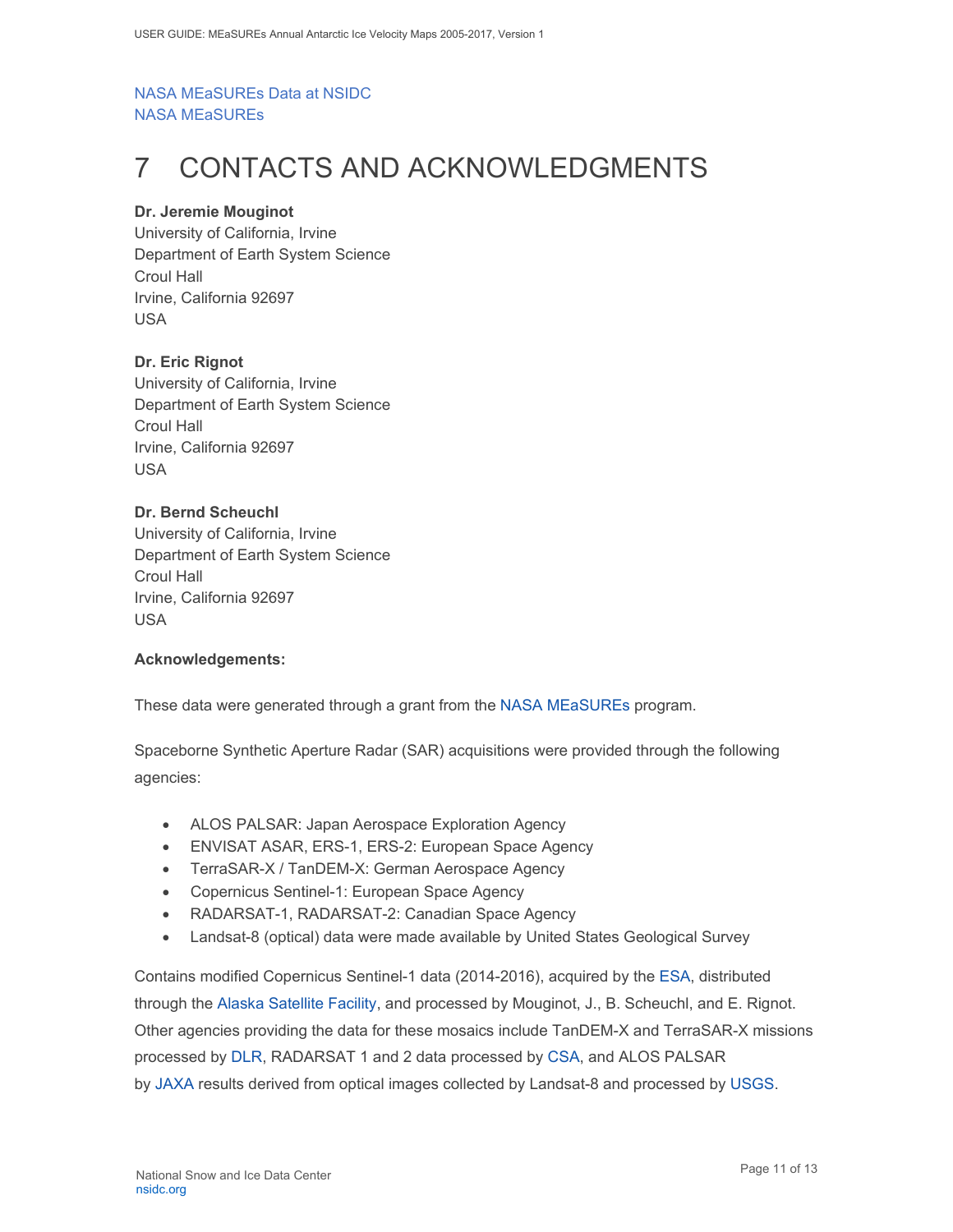Data acquisitions between 2006 and 2016 are courtesy of the International Polar Year (IPY) Space Task Group and its successor, the Polar Space Task Group (PSTG).

# <span id="page-12-0"></span>8 REFERENCES

Li, X., E. Rignot, J. Mouginot, and B. Scheuchl. 2016. Ice flow dynamics and mass loss of Totten Glacier, East Antarctica, from 1989 to 2015. *Geophysical Research Letters* 43(12): 6366-6373. doi: [10.1002/2016GL069173.](http://dx.doi.org/10.1002/2016GL069173)

Li, X., E. Rignot, M. Morlighem, J. Mouginot, and B. Scheuchl. 2015. Grounding line retreat of Totten Glacier, East Antarctica, 1996 to 2013. *Geophysical Research Letters* 42(19): 8049-8056. doi: [10.1002/2015GL065701.](http://dx.doi.org/10.1002/2015GL065701)

Michel, R., and E. Rignot. 1999. Flow of Glacier Moreno, Argentina, from Repeat-Pass Shuttle Imaging Radar Images: Comparison of the Phase Correlation Method with Radar Interferometry. *Journal of Glaciology* 45(9): 93-100.

Mouginot, J., et al. 2017. Comprehensive Annual Ice Sheet Velocity Mapping Using Landsat-8, Sentinel-1, and RADARSAT-2 Data. *Remote Sensing* 9(4): Art. #364. doi: [10.3390/rs9040364.](http://dx.doi.org/10.3390/rs9040364)

Mouginot, J., E. Rignot, and B. Scheuchl. 2015. Sustained increase in ice discharge from the Amundsen Sea Embayment, West Antarctica, from 1973 to 2013. *Geophysical Research Letters* 41: 1576–1584. doi: [10.1002/2013GL059069.](http://dx.doi.org/10.1002/2013GL059069)

Mouginot, J., B. Scheuchl, and E. Rignot. 2012. Mapping of Ice Motion in Antarctica Using Synthetic-Aperture Radar Data. *Remote Sensing* 4(9): 2753-2767. doi: [10.3390/rs4092753.](http://dx.doi.org/10.3390/rs4092753)

Rignot, E., S. Jacobs, J. Mouginot, and B. Scheuchl. 2013. Ice Shelf Melting Around Antarctica. *Science* 341(6143): 266-270. doi: [10.1126/science.1235798.](http://dx.doi.org/10.1126/science.1235798)

Rignot, E., J. Mouginot, and B. Scheuchl. 2011. Ice Flow of the Antarctic Ice Sheet. *Science* 333(6048): 1427-1430. doi: [10.1126/science.1208336.](http://dx.doi.org/10.1126/science.1208336)

Rignot, E., J. Mouginot, and B. Scheuchl. 2011a. Antarctic grounding line mapping from differential satellite radar interferometry. *Geophysical Research Letters* 38(10): Art. #L10504. doi: [10.1029/2011GL047109.](http://dx.doi.org/10.1029/2011GL047109)

Rignot, E., J. L. Bamber, M. R. Van Den Broeke, C. Davis, Y. H. Li, W. J. Van De Berg, and E. Van Meijgaard. 2008. Recent Antarctic ice mass loss from radar interferometry and regional climate modelling. *Nature Geoscience* 1(2): 106-110. doi: [10.1038/ngeo102.](http://dx.doi.org/10.1038/ngeo102)

Scheuchl, B., J. Mouginot, E. Rignot, M. Morlighem, and A. Khazendar. 2016. Grounding line retreat of Pope, Smith, and Kohler Glaciers, West Antarctica, measured with Sentinel-1a radar interferometry data. *Geophysical Research Letters* 43(16): 8572–8579, doi: [10.1002/2016GL069287.](http://dx.doi.org/10.1002/2016GL069287)